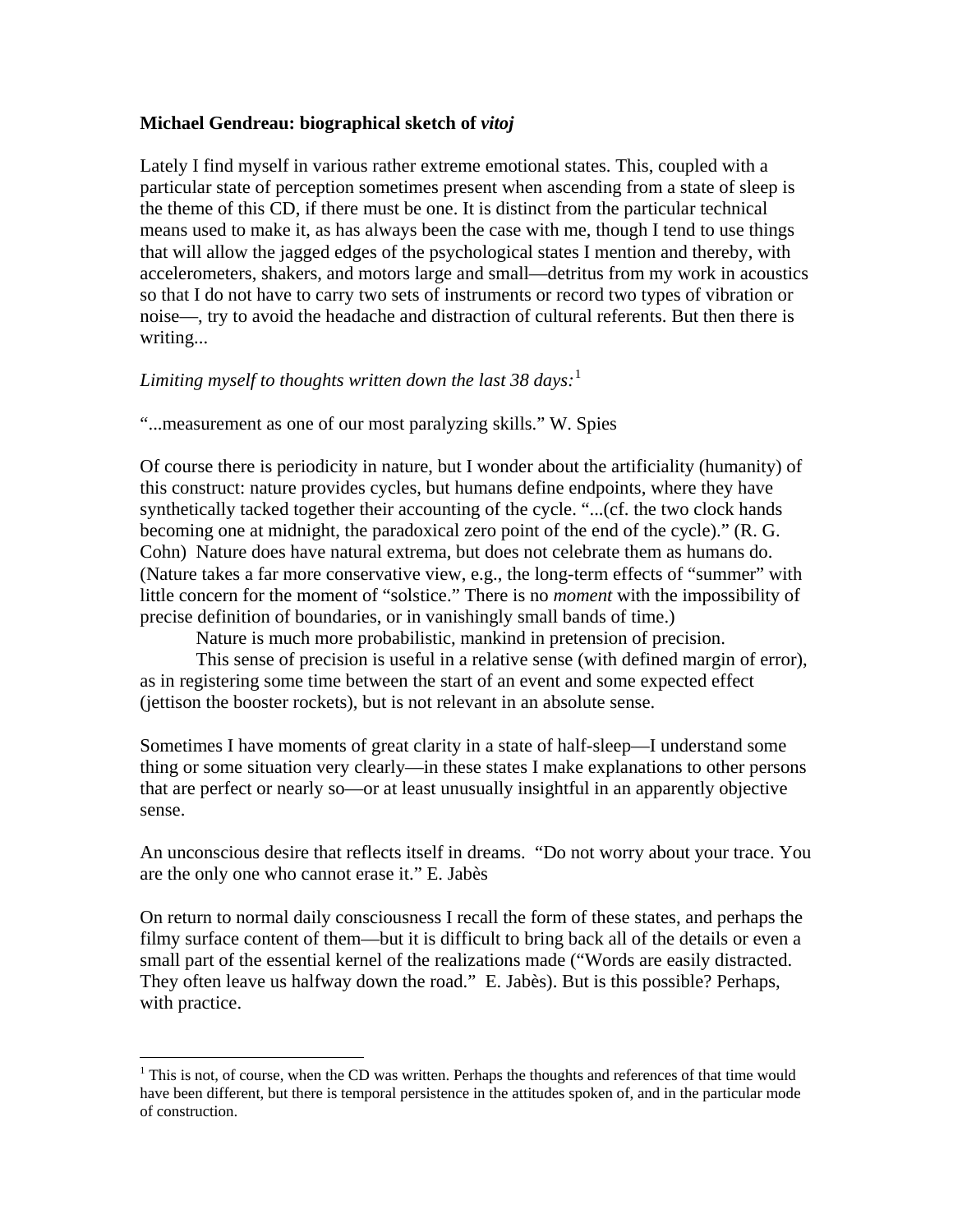"...clay calling to clay like mating birds, concept responding to concept the way passionate flesh congests..." W. H. Gass

This might imply a sort of *natural construction*, a conservation of energy (like the crossdisciplinary use of instruments and sources), a minimization of surface area and tension (cf. C. V. Boys, et al.), that promotes construction, paratactic<sup>[2](#page-1-0)</sup> or otherwise, but in any case would be less necessary for logical construction since, in that case, logic is the basis of construction.

Either one of the clauses can be subordinate, or a subordinating conjunction can be used (A. Rynell). The implication here, and in a following discussion about *omission*, is that faults are assumed in the old texts because they do not fit the rules of modern syntax. The original texts, and the eras in which they were written (the communication modes acceptable to the society of readers "in the streets") were more supportive of nonhierarchical language construction.

That our society prefers a more Cartesian reality, and forcibly overlays this on the translation of paratactic texts or music, should not be surprising. However, one wonders if contemporary reality will be more admitting of text (or music) of a more open-ended or probabilistic nature. (I do not refer to "chance" or randomness of course. The emptiness of such "operations" was shown long ago.) "What may appear to be fragmentary in most of Mallarmé's production is really the effect of refinement and aeration...the links of ordinary reality in everyday existence and usual syntactic language are suppressed in favor of the aesthetic of suggestion..." (R. G. Cohn)

What we do to avoid thinking about or concentrating on the absurd construction of reality we dwell in. I am here just so this will be written.

"...revolt against explainability." W. Spies

Just the idea "...break a rock open to see what's inside of it..." (G. Lakoff and M. Johnson—but not exactly what they are intending to communicate) is disorienting, implying that the surface of the rock defines a container (when in fact it is highly probable that it was broken from a larger rock), and that the surface material is somehow distinct from the rest of the rock, which is, again, probably relatively monolithic. (But, yes, some formerly not visible vein might be found.)

...impossible to convey the details, let alone the feelings....I never seem to sleep well; further evidence of culpability in all of my endeavors and, indeed, all of the perceptible events surrounding my life. I try to take solace by claiming responsibility, perhaps to my greater ruin. "It is not the pen crosses out a word but the eye reading." E. Jabès

Considering H.-J. Frey (and sub-nanometer physics in general), the impossibility of beginning and ending (no *surfaces*)... [later: consideration of the existence of a point in

<span id="page-1-0"></span> 2 See <http://www.zeromoon.com/mg/>and point at *Quotations Illuminating Paratactic Thought and Work Practices.*